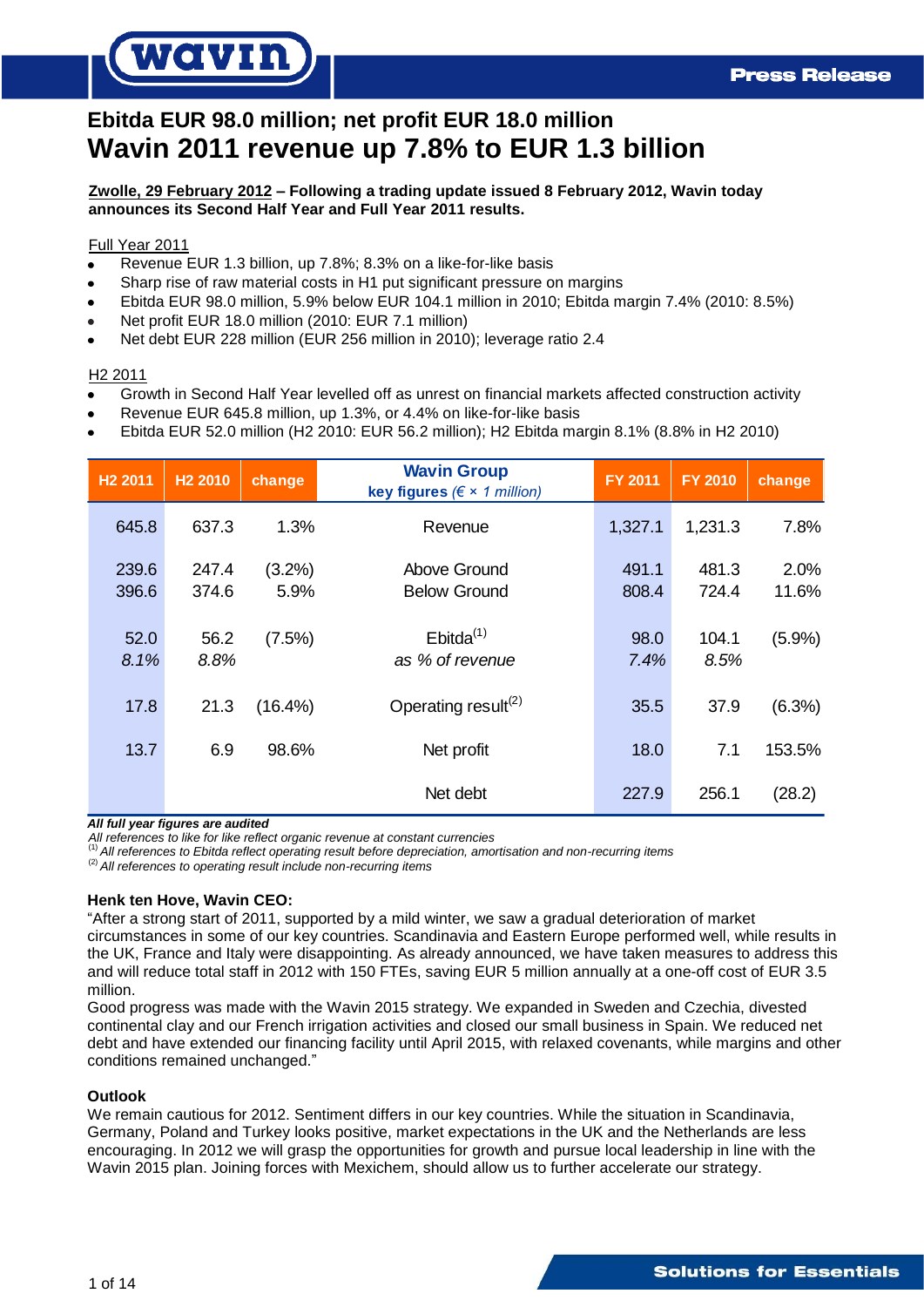

### **Markets**

Following a good start of the year – supported by a mild winter – the European construction market was adversely affected by weakening consumer confidence. This was fuelled by unrest in the financial markets, cuts in government spending and further mortgage restrictions.

There were notable differences between countries and regions. The markets in Scandinavia, Germany, Poland and Turkey were strong, whereas those in the UK, Italy, the Netherlands and Ireland remained challenging. New residential building activities recovered somewhat in most Western European countries but were weak in Eastern Europe. Residential repair, maintenance and improvement (RMI) was stable, while the non-residential markets did not show signs of recovery. Developments in the civil engineering sectors in various European countries were positive, boosted by infrastructure investments like construction for the Olympic Games in London and the European Football Championships in Poland and Ukraine.

## **Wavin's performance in 2011**

Wavin recorded a 7.8% revenue growth in 2011. Scandinavia, Germany and Poland grew double digit, but performance in Italy, the UK, France and Ireland was disappointing. Operational issues in the South West Europe region, which were addressed in the course of the year, impacted the results negatively. The Above Ground business benefitted from a slight recovery in several Western European residential markets, our continued focus on Hot & Cold systems (including Surface Heating & Cooling) and the further roll-out of low-noise soil and waste systems.

Our Below Ground activities performed well, due to our strong market positions and the high level of infrastructure investments in especially Poland. The consolidation of our sales joint venture in Czechia and the water business acquired from KWH Pipe Sverige AB further contributed to this positive development.

### **Revenue**

Revenue was EUR 1,327 million up 7.8% compared to 2010. On a like-for-like basis, revenue rose by 8.3%. As we generated 60% of our revenue outside the Eurozone, the appreciation of non-Euro currencies had a positive effect of 1.2% on reported revenue. The consolidation of the water business in Sweden, acquired in 2010, contributed 1.2% towards revenue growth.

H2 revenue was up 1.3% (4.4% on a like-for-like basis).

### **Gross profit**

Gross profit amounted to EUR 288.6 million, 1.3% below 2010. Raw material costs rose sharply, only levelling off towards the end of the year. The general economic climate, combined with overcapacity in the industry, caused delays in passing on higher input cost to the market. This put pressure on margins. Price competition was noticeably fiercer in the more generic product ranges and in markets lacking clear market leadership. Our focus on complexity reduction and manufacturing optimisation contributed to further reduction of production costs.

### **Ebitda**

The Ebitda – operating result before depreciation, amortisation and non-recurring items – decreased 5.9% to EUR 98.0 million, from EUR 104.1 million in 2010. The increased operational leverage from volume growth partly compensated higher raw material costs and operational challenges in the UK and France. The Ebitda margin fell to 7.4%, from 8.5% in 2010. The H2 Ebitda margin came in at 8.1% (2010: 8.8%).

## **Non-recurring items in operating result**

Non-recurring items in the operating result were EUR 5.8 million (2010: EUR 6.4 million). Non-recurring costs of EUR 7.8 million (2010: EUR 7.2 million) related mainly to restructuring measures. Non-recurring income of EUR 2.0 million was recorded on sale of assets and the realised negative goodwill related to the acquisition in Sweden.

### **Operating result**

The drop in Ebitda was partly compensated by lower depreciation and non-recurring expenses. The 2011 operating result was EUR 35.5 million, a decrease of EUR 2.4 million or 6.3%, compared to 2010.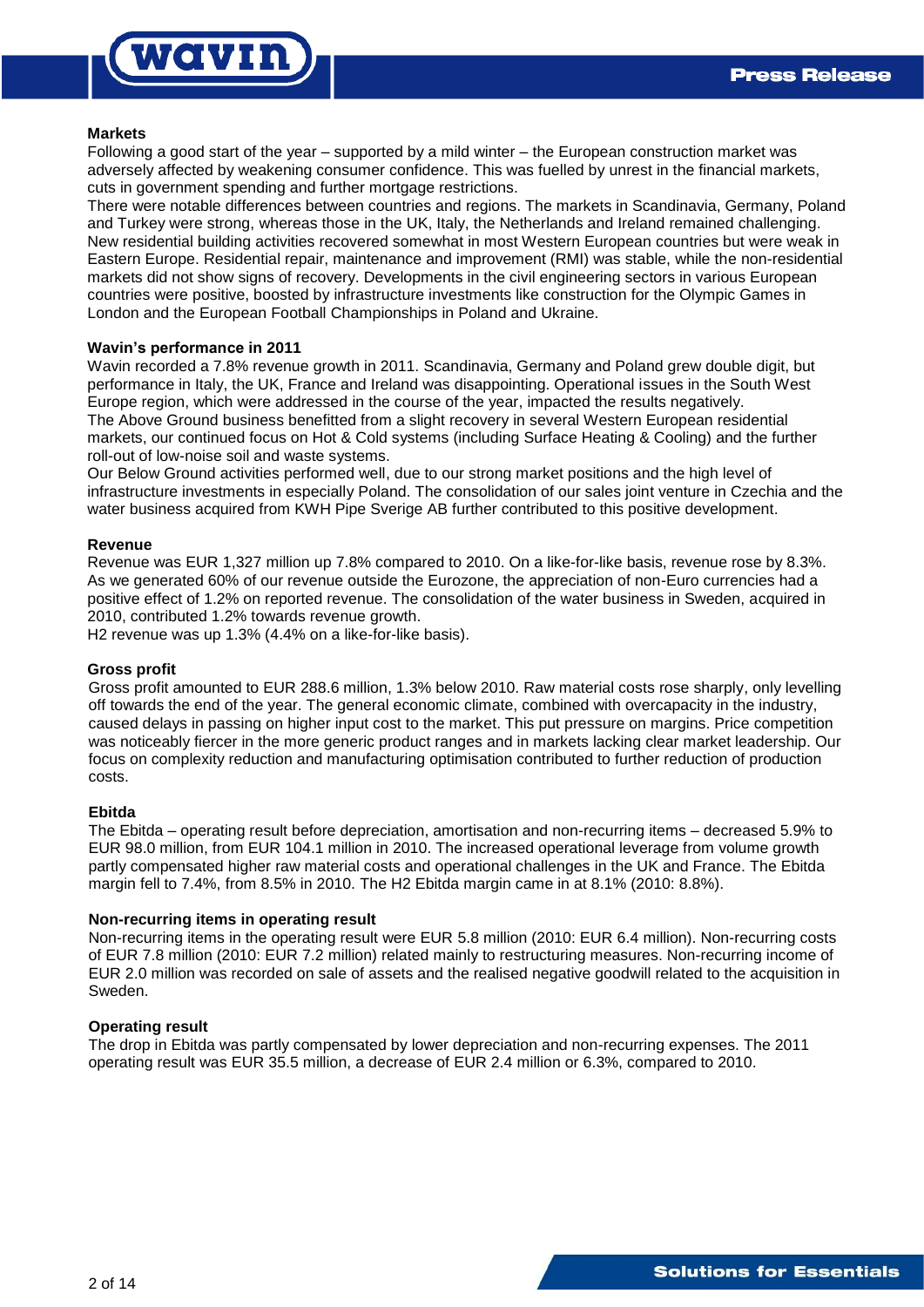# own

### **Financing costs and tax**

Net finance costs were reduced to EUR 28.2 million in 2011, from EUR 34.1 million in 2010. Interest costs were EUR 31.1 million compared to EUR 34.8 million in 2010, due to lower interest margins and a lower average debt. In 2011, the average interest rate paid was 6.4% compared to 7.4% the previous year. The weakening of the Euro against most other currencies resulted in exchange rate losses of EUR 0.4 million (2010: EUR 1.0 million).

An income tax benefit of EUR 6.2 million was booked, compared to a benefit of EUR 1.1 million in 2010. This included the release of a tax provision of EUR 6.8 million related to the sale of associates in 2006.

### **Associates**

Wavin's 40% stake in a joint venture that specialises in pressure fittings for gas and water applications contributed EUR 2.4 million to the results almost equal to last year.

#### **Net profit**

Net profit rose to EUR 18.0 million in 2011 from EUR 7.1 million in 2010. Adjusted for one-off charges and benefits, recurring net profit amounted to EUR 10.7 million (2010: EUR 8.9 million). Profits attributable to shareholders increased from EUR 5.8 million in 2010 to EUR 17.1 million in 2011. Earnings per share were EUR 0.34, compared to EUR 0.11 in 2010.

### **Dividend**

Given the limitations on paying dividend sunder the terms of the Finance Facility, the Boards of Wavin have decided to add the 2011 profit attributable to shareholders to the reserves.

#### **Cash flow**

Working capital decreased by EUR 21.7 million to EUR 98.2 million. Although input costs were substantially higher, inventories were reduced from EUR 171.9 million to EUR 153.2 million. Accounts receivable were in line with last year, despite revenue growth in emerging markets with longer payment terms. Cash flow from operating activities improved to EUR 101.1 million (2010: EUR 59.3 million), largely due to the working capital reduction. Depreciation and amortisation decreased slightly to EUR 59.0 million, well above the net investment level. Net investments were EUR 50.1 million, compared to EUR 37.6 million in 2010, which included substantially higher divestments of assets.

#### **Net debt**

Net debt at year-end was down EUR 28.2 million to EUR 227.9 million, compared to EUR 256.1 million at year-end 2010. The decrease was primarily related to the working capital reduction. The company operated well within the bank covenants. At year-end the leverage ratio (net debt/last twelve months Ebitda) was 2.4, well below the threshold of 3.0. The interest coverage ratio (Ebitda/net interest expense) was 4.2 against a minimum of 2.8. Wavin's main source of funding was a syndicated loan facility of EUR 500 million, which expired in October 2011 and was replaced with a EUR 475 million syndicated loan facility expiring in April 2013. Early 2012 we agreed with our main lending banks to amend and extend the facility to April 2015. The facility was reduced to EUR 440 million and covenants were relaxed, but margins and other conditions remained unchanged. The amended and extended facility provides Wavin with sufficient headroom and flexibility to respond to uncertain market conditions and offers a solid base for executing the Wavin 2015 strategy.

### **Employees**

Year-end 2011, the Wavin Group had a workforce of 6,221 employees, compared to 6,448 the previous year. The decrease is partly due to the divestment of activities in France and the sale of the Euroceramic continental clay operations.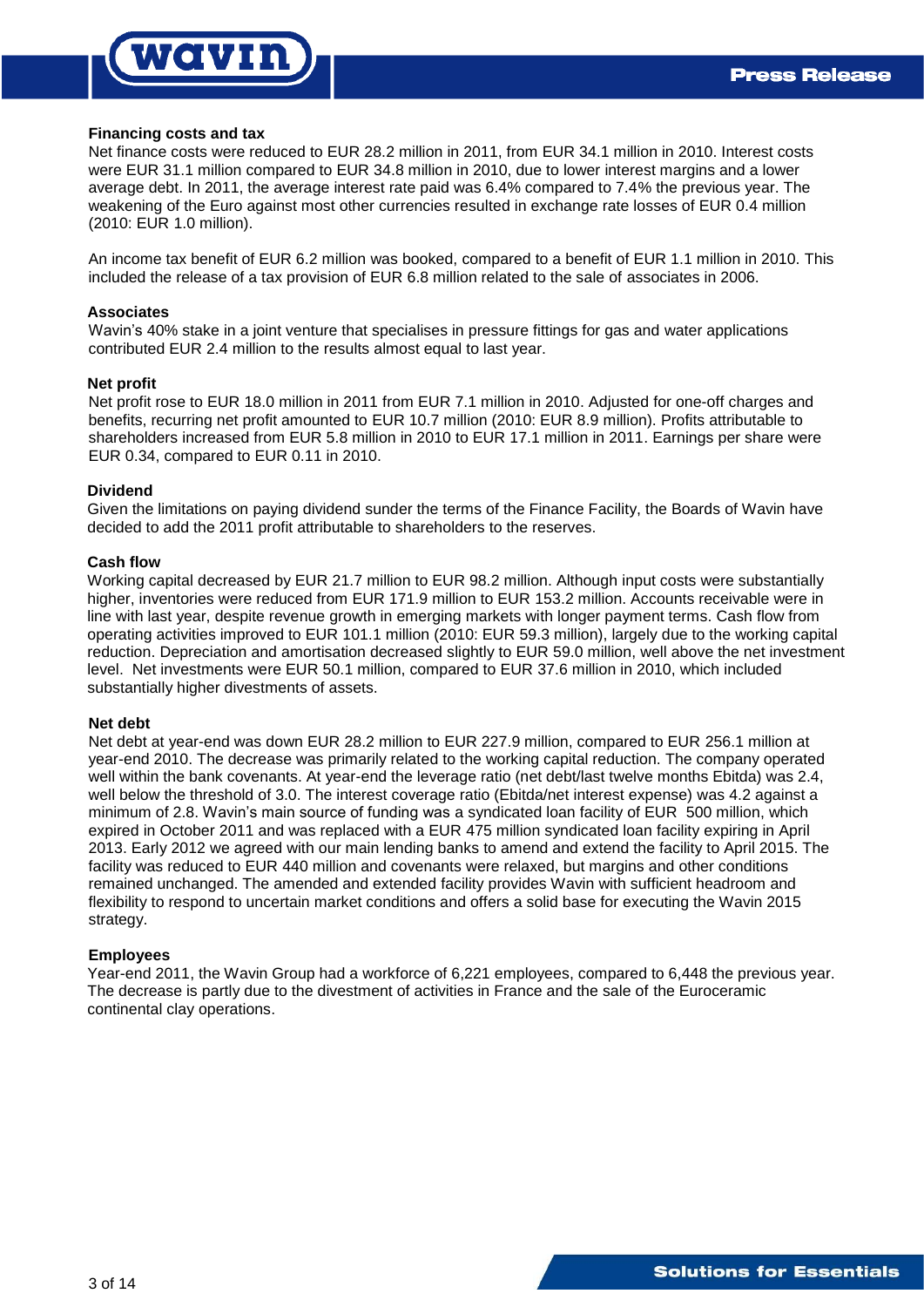# **Developments per Business Unit**

**OVIN** 

Wavin is organised in six business units that cover the Above Ground and Below Ground building segments.

# **Above Ground**

| H <sub>2</sub> 2011 |       | $H2 2010$ % change | Revenue ( $\xi \times 1$ million) | <b>FY 2011</b> |       | $FY 2010$ % change |
|---------------------|-------|--------------------|-----------------------------------|----------------|-------|--------------------|
| 136.3               | 144.4 | $(5.6\%)$          | Hot & Cold                        | 275.8          | 272.1 | 1.4%               |
| 80.9                | 77.4  | 4.5%               | Soil & Waste                      | 170.1          | 159.8 | 6.4%               |
| 22.4                | 25.6  | $(12.5\%)$         | <b>Other Building Systems</b>     | 45.2           | 49.4  | $(8.5\%)$          |
| 239.6               | 247.4 | $(3.2\%)$          | <b>Above Ground</b>               | 491.1          | 481.3 | 2.0%               |

## **Hot & Cold**

Hot & Cold water systems are plastic and metal-plastic systems for the distribution of tap water in the house, connections to radiators and systems for surface heating and cooling. Revenue from Hot & Cold systems was EUR 275.8 million, slightly higher than in 2010. Revenue development varied throughout Europe. Solid growth was achieved in Denmark, Germany, the Netherlands, Poland, and Turkey, but new residential markets in the UK and Italy as well as export sales from Turkey, were difficult. In 2011 the new generation Hep2O push-fit fitting system was rolled out in the UK. After a slow start, when the full range of fittings was not yet available, sales recovered well.

Revenues of the Surface Heating & Cooling business grew 9.2 % in 2011. Increased awareness for building sustainability - further supported by international certifications - boosted the demand for our energy efficient solutions.

#### **Soil & Waste**

The Soil & Waste business - which addresses indoor waste water discharge - saw revenue increase by 6.4% to EUR 170.1 million. Growth was realised across Europe and is mainly driven by residential and RMI activities, which were relatively stable. Our low-noise systems are used for both residential and non-residential construction and are marketed across Europe.

#### **Other Building systems**

Products in this segment (such as roof gutters and electrical conduit pipes) complete the above ground offering in some of Wavin's European markets. Revenue in this segment decreased 8.5% to EUR 45.2 million.

| H <sub>2</sub> 2011 | H <sub>2</sub> 2010 | $\%$ change | Revenue ( $\xi \times 1$ million) | <b>FY 2011</b> |       | $FY 2010$ % change |
|---------------------|---------------------|-------------|-----------------------------------|----------------|-------|--------------------|
| 202.1               | 190.7               | $6.0\%$     | Foul Water Systems                | 420.0          | 372.8 | 12.7%              |
| 68.1                | 74.8                | $(9.0\%)$   | Water Management                  | 147.2          | 142.1 | 3.6%               |
| 32.6                | 27.5                | 18.5%       | Cable Ducting                     | 60.4           | 53.3  | 13.3%              |
| 93.8                | 81.6                | 15.0%       | Water & Gas                       | 180.8          | 156.2 | 15.7%              |
| 396.6               | 374.6               | 5.9%        | <b>Below Ground</b>               | 808.4          | 724.4 | 11.6%              |

# **Below Ground**

### **Foul Water Systems**

Foul Water Systems' revenue rose by 12.7% to EUR 420.0 million, excluding the divestment of the continental clay activities growth was 15.3%. Wavin particularly benefited from its strong position in the Scandinavian countries, Germany, Poland and Turkey. Our complete range of inspection chambers continued to substitute those made of concrete. We increased the use of recycled material in our PVC multi-layer pipes, making these products even more sustainable. A good example of our commitment to this is the introduction of Recycore® technology in the UK for the manufacturing of multi-layer, solid-core pipes, made with over 50% recycled content.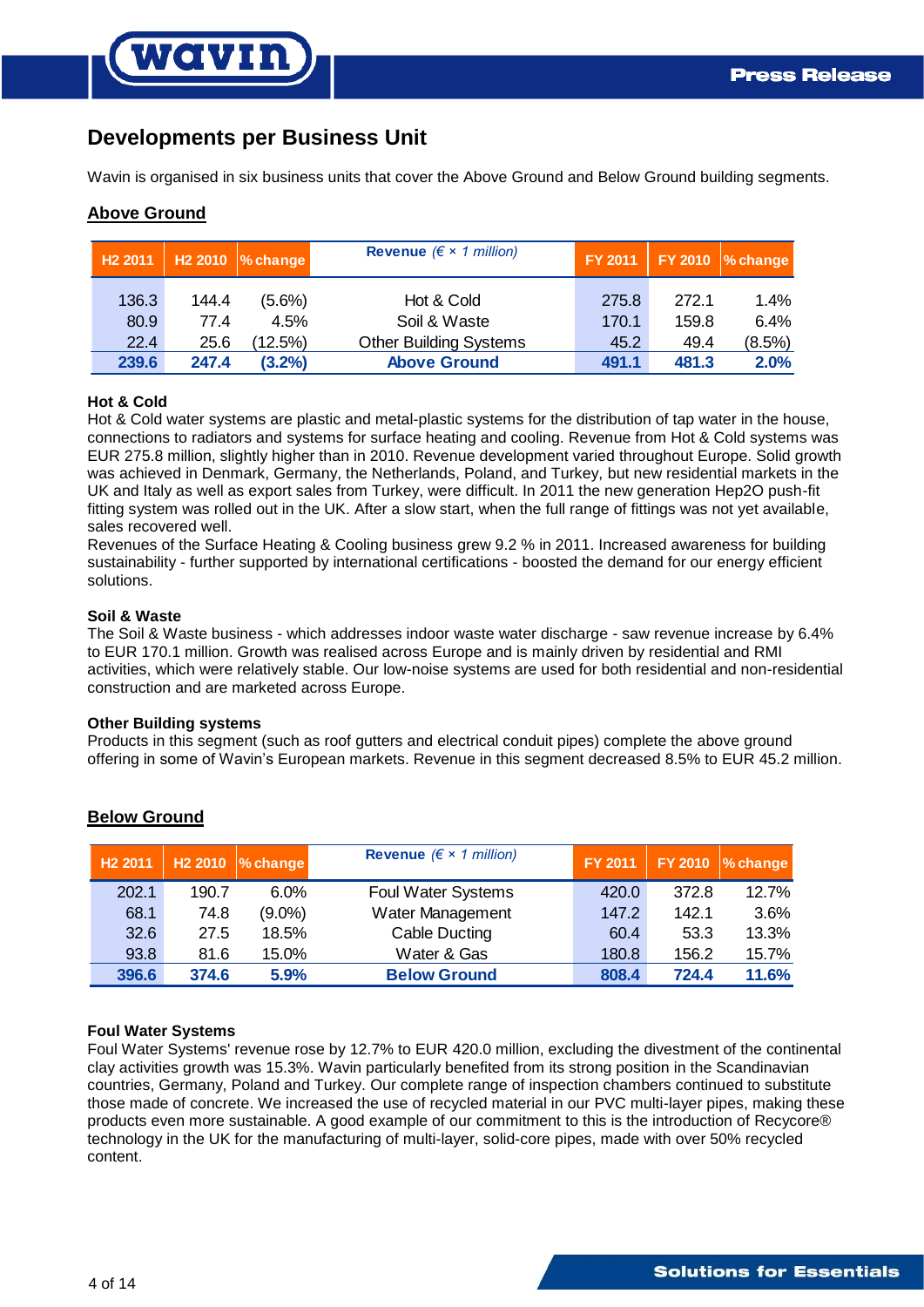

## **Water Management**

Wavin offers intelligent solutions for managing rain water runoff from hard surfaces, such as roofs and roads to ground water. As in recent years, most European countries were again faced with the challenges of storm water management in urban areas, with flooding following heavy rainfall causing severe problems. Because of this - and despite the economic situation - the Water Management business expanded in both the residential and non-residential sectors. Despite the divestment of irrigation activities in France, Water Management revenue grew by 3.6% to EUR 147.2 million, from EUR 142.1 million in 2010.

Within this business, the Intesio rainwater management segment grew almost 13%. This successful concept is now available in nine countries and combines a full range of products, with project design and calculation tools for civil engineers and investors

## **Water & Gas**

Revenues in Water & Gas increased by 15.7% to EUR 180.8 million. The acquisition of the Swedish water business of KWH contributed significantly to this result.

## **Cable Ducting**

The cable ducting business experienced strong growth, driven by the development of microduct-based solutions for the telecom industry. Revenue increased to EUR 60.4 million, 13.3% above 2010. A recovery of the telecom market was driven by large projects in Eastern Europe and increasing investments by established companies in 'fibre to the home'.

# **Results per region**

| H <sub>2</sub> 2010 | % change   | Revenue and Ebitda <sup>(1)</sup><br>$(\epsilon \times 1$ million) | <b>FY 2011</b>           | <b>FY 2010</b> | % change  |
|---------------------|------------|--------------------------------------------------------------------|--------------------------|----------------|-----------|
|                     |            |                                                                    |                          |                |           |
| 637.3               | 1.3%       | <b>Total Revenue</b>                                               | 1,327.1                  | 1,231.3        | 7.8%      |
| 56.2                | (7.5%)     | Total Ebitda <sup>(1)</sup>                                        | 98.0                     | 104.1          | (5.9%)    |
| 8.8%                |            | <b>Ebitda Margin</b>                                               | 7.4%                     | 8.5%           |           |
|                     |            | <b>North West Europe</b>                                           |                          |                |           |
| 207.1               | 18.5%      | Revenue                                                            | 489.0                    | 405.8          | 20.5%     |
| 18.5                | 11.9%      | Ebitda                                                             | 36.8                     | 30.7           | 19.9%     |
| 8.9%                |            | Ebitda Margin                                                      | 7.5%                     | 7.6%           |           |
|                     |            |                                                                    |                          |                |           |
| 185.7               | $(12.4\%)$ | Revenue                                                            | 356.0                    | 370.1          | (3.8%)    |
| 11.6                | $(87.1\%)$ | Ebitda                                                             | 5.7                      | 25.7           | (77.8%)   |
| 6.2%                |            | Ebitda Margin                                                      | 1.6%                     | 6.9%           |           |
|                     |            | <b>Central &amp; Eastern Europe</b>                                |                          |                |           |
| 111.7               | 3.9%       | Revenue                                                            | 226.9                    | 199.0          | 14.0%     |
| 16.6                | $(6.6\%)$  | Ebitda                                                             | 29.1                     | 28.8           | 1.0%      |
| 14.9%               |            | Ebitda Margin                                                      | 12.8%                    | 14.5%          |           |
|                     |            | <b>South East Europe</b>                                           |                          |                |           |
| 97.5                | (4.2%)     | Revenue                                                            | 196.8                    | 197.8          | $(0.5\%)$ |
| 2.9                 | 69.0%      | Ebitda                                                             | 10.1                     | 9.0            | 12.2%     |
| 3.0%                |            | Ebitda Margin                                                      | 5.1%                     | 4.6%           |           |
|                     |            | <b>Overseas and other</b>                                          |                          |                |           |
| 35.3                | (20.4% )   | Revenue                                                            | 58.4                     | 58.6           | $(0.3\%)$ |
| 6.6                 | 42.4%      | Ebitda                                                             | 16.3                     | 9.9            | 64.6%     |
|                     |            |                                                                    | <b>South West Europe</b> |                |           |

*(1) All references to Ebitda reflect operating result before depreciation, amortisation and non-recurring items*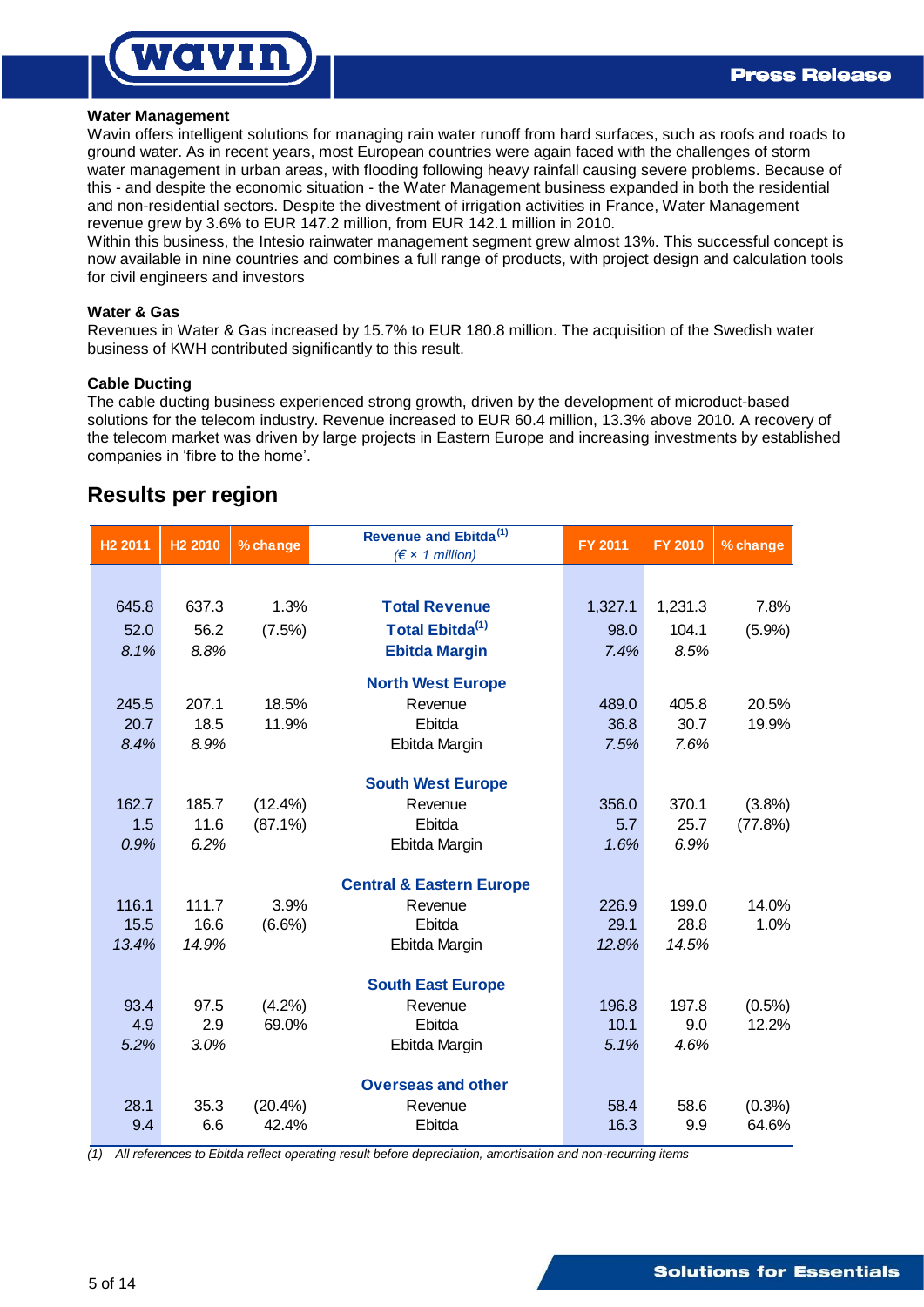# vavin

**North West Europe** *(the Netherlands, Germany, Belgium, Denmark, Norway, Sweden, Finland)* The North West Europe region's revenue rose by 20.5 % to EUR 489.0 million. Ebitda came in at EUR 36.8 million, from EUR 30.7 million in 2010. The Ebitda margin was 7.5%, almost equal to 2010.

After a decline of nearly 30% in the previous two years, the construction market in the Netherlands showed little growth. With consumer confidence remaining low Residential new build and renovation segments stabilised, but the non-residential segment continued to decline. Under these difficult market conditions Wavin maintained its leading position and market share.

In Germany all sectors showed market growth. With its good position in Below Ground applications Wavin benefited from the growth in infrastructure investments, especially in the (bio) gas and water segment. With the completion of the range of fittings for metalplastic pipes system for hot and cold water distribution, Wavin's Hot & Cold business achieved strong revenue growth.

In Belgium the cancellation of tax advantages to stimulate the residential segment and low consumer confidence, resulted in a drop in applications for new building permits and a gradual weakening of the residential demand. This was compensated by increased activity in the non-residential segment. Wavin Belgium performed strongly in the public sector, where demand for projects to separate rainwater from foul water was strong.

In Denmark the residential new build market showed strong growth while RMI residential and infrastructure markets improved. In both Above Ground and Below Ground systems, Wavin Denmark has a market leading position and improved its market share.

In Sweden we successfully integrated the water business acquired from KWH and upgraded the production facility to comply with Wavin's standards. We now have a stronger overall market position and are number two in the Below Ground segment.

In Norway, where market conditions were stable, we increased our revenues. We are the market leader in the growing water management segment, in cable ducting and in soil & waste.

In Finland, the heating and plumbing market grew strongly, and we retained our leading position in tanks and separators.

# **South West Europe** *(United Kingdom, France and Ireland)*

The performance in the South West Europe region was disappointing due to a combination of challenging market conditions and operational issues that were addressed in the course of the year. Revenue declined by 3.8% to EUR 356 million. In 2011 we divested the Euroceramic continental clay business, the irrigation and geocomposite business (completed in 2012) in France. Excluding these divestments revenue increase was 0.6%. Ebitda was EUR 5.7 million, compared to EUR 25.7 million in 2010. The margin was 1.6%, compared to 6.9% in 2010.

In the UK, the construction market slowed down, with output 2% lower than in 2010. Spending on residential building showed a decline of almost 3% whilst non-residential building declined as cuts in government funding started to take effect. After showing encouraging growth in 2010, the number of new housing starts fell slightly in 2011. Wavin UK's performance was also impacted by the effects of the slow introduction of the next generation Hep2O fittings and the related cost inefficiencies. The full Hep2O range was available as of the second half of the year and market acceptance is good. At the end of the year, we signed a contract to supply Hep2O to British Gas's network of 10,000 installers.

In France, markets slowed down in the second half of the year. Existing housing sales declined sharply, while new build activity declined after a change in tax legislation for investment in rental properties. Wavin France faced delivery problems at the beginning of the year as a result of the introduction of a new barcode system. These issues were resolved in the course of 2011.

In Ireland, after several difficult years during which GDP shrunk by a cumulative 11.6% in three years, the economy started to stabilise. We maintained our number one position in the market and managed to increase our market share within some categories, including Hot & Cold.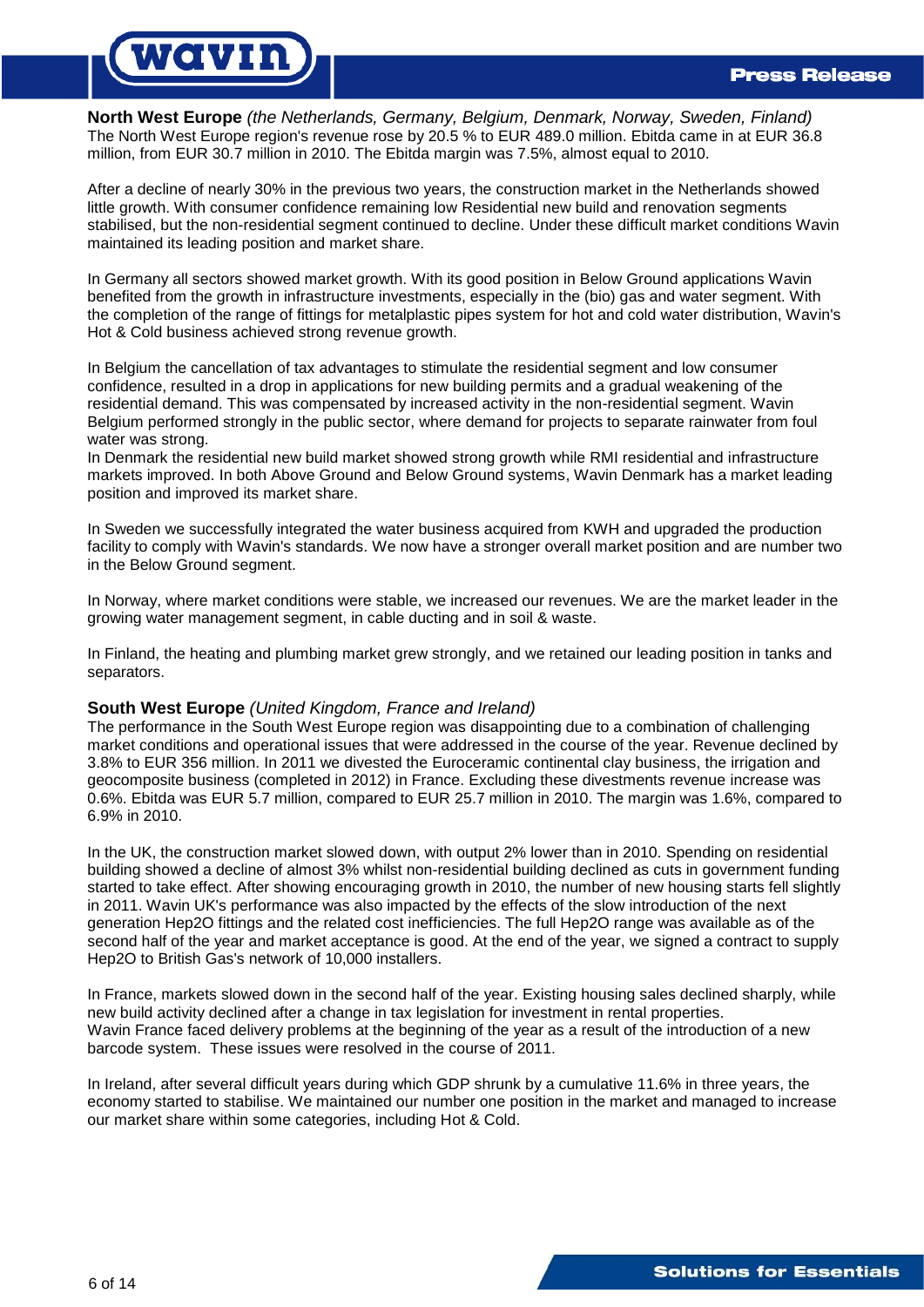

**Central & Eastern Europe** *(Poland, Czechia, Lithuania, Estonia, Latvia, Belarus, Russia, Ukraine and Slovakia)*

Revenue in the Central & Eastern Europe region rose by 14.0% from EUR 199.0 million in 2010 to EUR 226.9 million in 2011. Ebitda for the year ended at EUR 29.1 million, slightly above the EUR 28.8 million achieved the previous year. The Ebitda margin dropped to 12.8% mainly due to the full year consolidation of the sales joint-venture in Czechia.

In 2011 Poland recorded a relatively high and well-balanced economic growth. The non-residential market increased by nearly 4%. The infrastructure business showed strong growth, partly due to the EU subsidised programs and investments related to the European Football Championships in Poland and the Ukraine. Wavin Poland saw an increase in demand in below ground systems supported by the mild winter. After two strong quarters, however, infrastructure demand leveled off. This was compensated by accelerated growth in, amongst others, the residential Hot & Cold segment.

The Czech market remained weak in 2011. We transferred the responsibility for domestic sales to Wavin Osma, a commercial joint venture 65 % owned by Wavin and 35% by Osma, a German manufacturer of plastic pipe systems. With an improved product portfolio and a stronger organisation, Wavin Osma has successfully maintained its leading overall market position in the Czech market.

The Baltics (Lithuania, Latvia, Estonia) and Belarus enjoyed economic growth, predominantly due to increased exports to EU partners and Russia. In 2011 Wavin, the number two in the region, improved its market positions in Latvia and Lithuania.

## **South East Europe** *(Italy, Turkey Hungary, Romania, Croatia, Serbia)*

In the South East Europe region, revenue was almost the same as in 2010 at EUR 196.8 million. Ebitda increased to EUR 10.1 million from EUR 9.0 million.

The construction sector in Italy declined for the fourth consecutive year. Both residential and non-residential output dropped by more than 6% in 2011. Under these market conditions credit control is extremely important. In this fragmented market with no clear market leader, raw material cost increases were difficult to pass on.

In Turkey, a key growth market for Wavin, the construction market grew by 10% in 2011. We have a strong position in Below Ground and are now focusing to grow our market position in the Above Ground segment. In 2011 good progress was made in this segment. The important export business from Turkey to neighbouring countries was affected by strict credit control. We implemented a number of initiatives to reduce costs and align the organisation to the 2015 strategy.

Hungary's economic climate remained challenging, and construction output dropped for the sixth year in a row. We hold strong market positions in both the Above Ground and Below Ground sectors and were able to increase our overall market share during the year. In December, the Hungarian Competition Authority started an investigation of Hungarian pipe producers suspected of forming a price fixing cartel. We are co-operating actively with the authorities, providing any information required and have no reason to believe that we violated anti-trust rules.

### **Wavin Overseas and others**

A number of entities of the Wavin Group are not included in the regional structure, including Wavin Overseas, Wavin China, Wavin Technology & Innovation and Group holding companies.

Wavin Overseas is responsible for our commercial activities outside Europe and sells Wavin products and technologies globally through a network of 120 agents and licensees. In 2011, growth was particularly strong in the Middle East and Asia. Wavin Overseas expanded its licensing base of the proprietary Biax technology for PVC pipe systems. This technology enables pipes to be manufactured with less raw material and with better properties than pipes manufactured using traditional methods. In Asia, sales of our patented Compact Pipe system for trenchless pipe rehabilitation grew.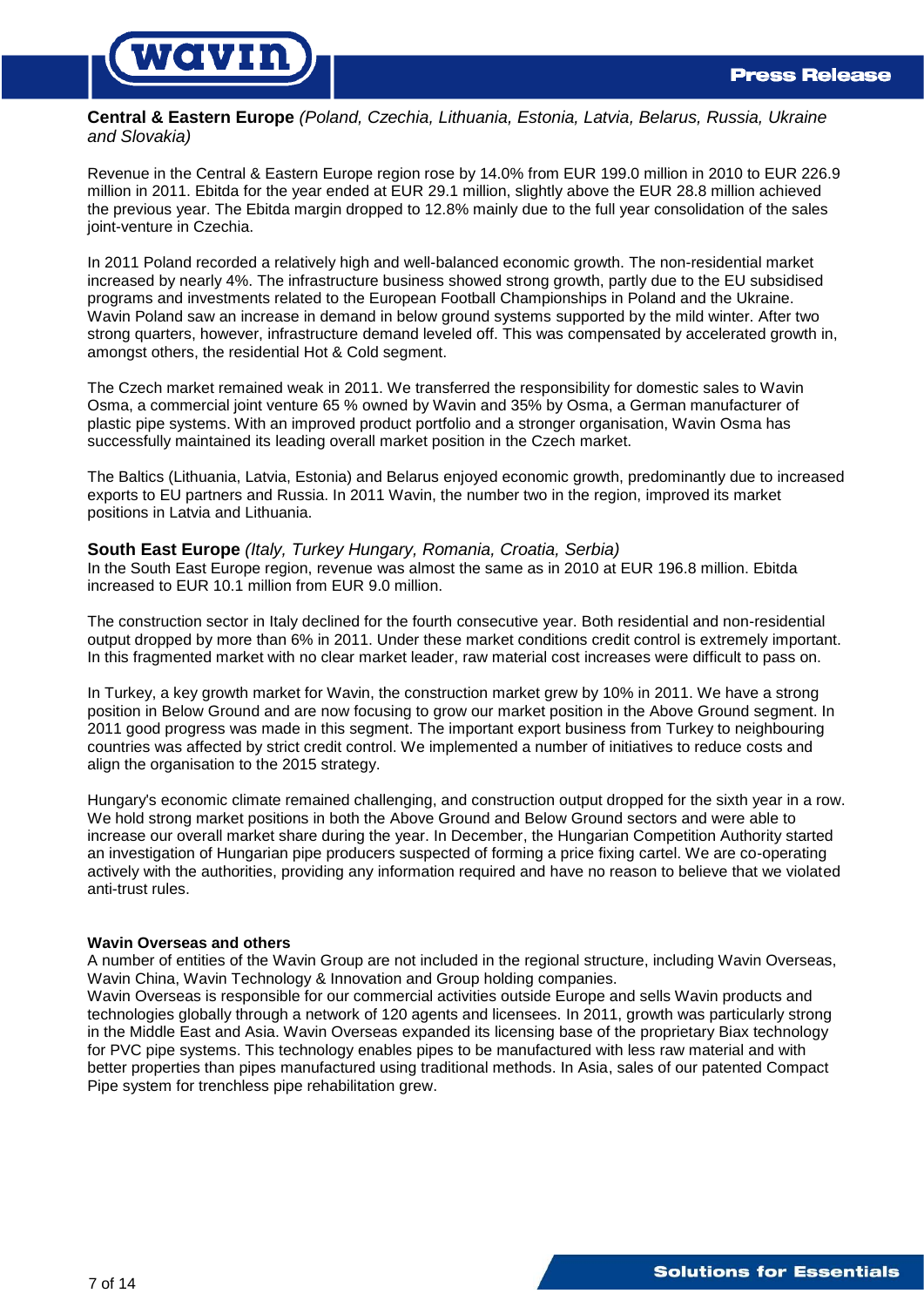

## **Financial Calendar 2012**

| 14 March   | Publication Annual Report 2011 on corporate website   |
|------------|-------------------------------------------------------|
| 28 March   | Registration date for General Meeting of Shareholders |
| 19 April   | Trading Update Q1 2012                                |
| 25 April   | Annual General Meeting of Shareholders                |
| 23 August  | Publication of H1 figures 2012                        |
| 18 October | Trading Update Q3 2012                                |

#### **About Wavin**

Wavin is the leading supplier of plastic pipe systems and solutions in Europe. The company provides essentials: plastic pipe systems and solutions for tap water, surface heating and cooling, soil and waste, rainand storm water, distribution of drinking water and gas and telecom applications. Wavin is headquartered in Zwolle (The Netherlands) and has a presence in 25 European countries. The company employs approximately 6,200 people and reported revenue of approximately EUR 1.3 billion for 2011. Outside Europe, it has a global network of agents, licensees and distributors. Wavin is listed on the NYSE Amsterdam stock exchange (WAVIN). More details about Wavin can be found at www.wavin.com

#### **For further information:**

| Media Relations: |                 | Investor Relations: |                             |  |  |
|------------------|-----------------|---------------------|-----------------------------|--|--|
| Herbert van Zijl |                 | Ton Bruijne         |                             |  |  |
| Telephone:       | +31 38 429 4209 | Telephone:          | +31 38 429 4357             |  |  |
| Mobile:          | +31 6 51461442  | Mobile :            | +31 6 51234949              |  |  |
| E-mail:          | media@wavin.com | E-mail:             | InvestorRelations@wavin.com |  |  |

#### **Cautionary note regarding forward-looking statements**

This announcement contains forward-looking statements. Forward-looking statements are statements that are not based on historical fact, including statements about our beliefs and expectations. Any statement in this announcement that expresses or implies our intentions, beliefs, expectations or predictions (and the assumptions underlying them) is a forward-looking statement. Such statements are based on plans, estimates and projections as currently available to the management of Wavin. Forward-looking statements therefore speak only as of the date they are made and we assume no obligation to publicly update any of them in the light of new information or future events.

#### **Annexes:**

- Consolidated income statement
- Consolidated balance sheet
- Consolidated statement of cash flows
- Consolidated statement of changes in equity
- Key figures last three years
- Revenue and Ebitda breakdown per region, revenue breakdown per Business Unit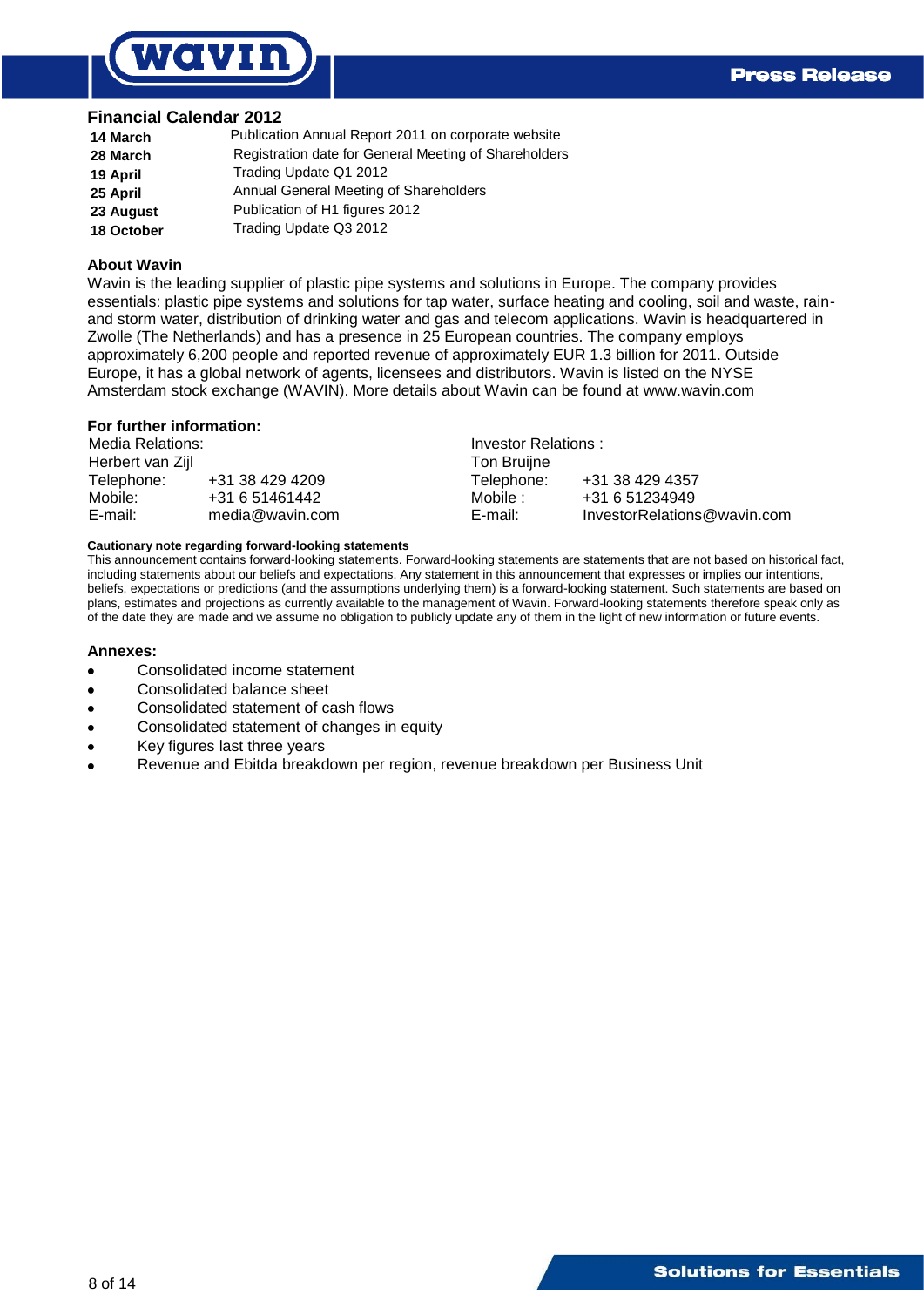

# **Consolidated Income Statement**

| $(\epsilon \times 1$ million)                                                                                                                                                                                                                                                                      |                                   | 2011                  |                                   |                                   | 2010                  |                                   |  |
|----------------------------------------------------------------------------------------------------------------------------------------------------------------------------------------------------------------------------------------------------------------------------------------------------|-----------------------------------|-----------------------|-----------------------------------|-----------------------------------|-----------------------|-----------------------------------|--|
|                                                                                                                                                                                                                                                                                                    | <b>Recurring</b>                  | Non-<br>recurring*    | <b>Total</b>                      | <b>Recurring</b>                  | Non-<br>recurring*    | <b>Total</b>                      |  |
| Total revenue                                                                                                                                                                                                                                                                                      | 1,327.1                           |                       | 1,327.1                           | 1,231.3                           |                       | 1,231.3                           |  |
| Cost of Sales                                                                                                                                                                                                                                                                                      | (1,038.5)                         | (0.8)                 | (1,039.3)                         | (939.0)                           | (1.1)                 | (940.1)                           |  |
| <b>Gross profit (loss)</b>                                                                                                                                                                                                                                                                         | 288.6                             | (0.8)                 | 287.8                             | 292.3                             | (1.1)                 | 291.2                             |  |
| Other operating income<br>Selling and distribution expenses<br>Administrative expenses<br>Research and development expenses                                                                                                                                                                        | 6.4<br>(146.2)<br>(90.3)<br>(8.0) | 2.1<br>(1.2)<br>(3.6) | 8.5<br>(147.4)<br>(93.9)<br>(8.0) | 3.3<br>(142.0)<br>(90.1)<br>(8.0) | 1.3<br>(3.1)<br>(2.5) | 4.6<br>(145.1)<br>(92.6)<br>(8.0) |  |
| Other operating expenses                                                                                                                                                                                                                                                                           | (9.2)                             | (2.3)                 | (11.5)                            | (11.2)                            | (1.0)                 | (12.2)                            |  |
| <b>Result from operating activities</b>                                                                                                                                                                                                                                                            | 41.3                              | (5.8)                 | 35.5                              | 44.3                              | (6.4)                 | 37.9                              |  |
| Finance income<br>Finance expenses<br><b>Net finance costs</b>                                                                                                                                                                                                                                     | 3.3<br>(31.5)<br>(28.2)           | ÷.                    | 3.3<br>(31.5)<br>(28.2)           | 1.7<br>(35.8)<br>(34.1)           | ÷                     | 1.7<br>(35.8)<br>(34.1)           |  |
| Share of profit of associates<br>Profit on sale of subsidiaries                                                                                                                                                                                                                                    | 2.4                               | 2.1                   | 2.4<br>2.1                        | 2.2                               |                       | 2.2                               |  |
| Profit before income tax                                                                                                                                                                                                                                                                           | 15.5                              | (3.7)                 | 11.8                              | 12.4                              | (6.4)                 | 6.0                               |  |
| Income tax benefit (expense)                                                                                                                                                                                                                                                                       | (4.8)                             | 11.0                  | 6.2                               | (3.5)                             | 4.6                   | 1.1                               |  |
| Profit (loss) for the period                                                                                                                                                                                                                                                                       | 10.7                              | 7.3                   | 18.0                              | 8.9                               | (1.8)                 | 7.1                               |  |
| <b>Attributable to:</b>                                                                                                                                                                                                                                                                            |                                   |                       |                                   |                                   |                       |                                   |  |
| Equity holders of the Company                                                                                                                                                                                                                                                                      | 9.6                               | 7.5                   | 17.1                              | 7.6                               | (1.8)                 | 5.8                               |  |
| Non-controlling interest                                                                                                                                                                                                                                                                           | 1.1                               | (0.2)                 | 0.9                               | 1.3                               |                       | 1.3                               |  |
| Profit (loss) for the period<br>Non-recurring income and non-recurring expenses are significant one-off income and expenses out of the ordinary course of<br>husiness which result from e a restructuring of activities, sales of assets, sale of associates, impairment charges, costs related to | 10.7                              | 7.3                   | 18.0                              | 8.9                               | (1.8)                 | 7.1                               |  |

business which result from e.g. restructuring of activities, sales of assets, sale of associates, impairment charges, costs related to acquisition of activities which cannot be capitalized, liquidation losses and the effects of the adjustment of income tax rates. Nonrecurring income and non-recurring expenses are reported separately to give a better reflection of the operating performance of the Group for the periods concerned.

| <b>Earnings per share</b><br>$(\epsilon x 1)$ | 2011 | 2010 |
|-----------------------------------------------|------|------|
| Basics earnings per share (weighted average)  | 0.34 | 0.11 |
| Diluted earnings per share (weighted average) | 0.34 | 0.11 |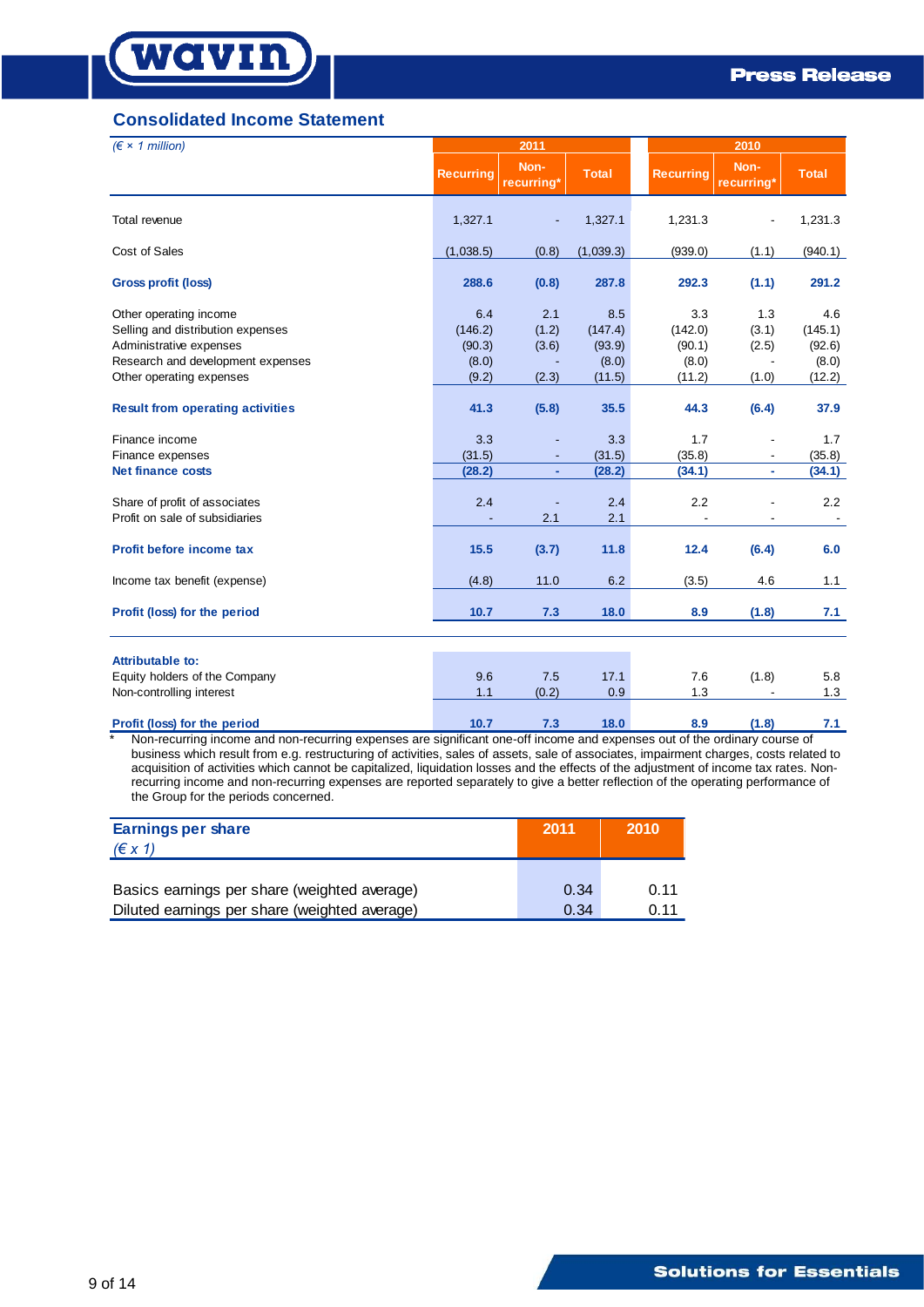# **Consolidated balance sheet**

# **As at 31 December**

| $(\epsilon \times 1$ million)                              | 2011           | 2010           |
|------------------------------------------------------------|----------------|----------------|
| <b>Assets</b>                                              |                |                |
|                                                            |                |                |
| Property, plant & equipment                                | 326.5<br>484.2 | 344.2<br>488.1 |
| Intangible assets                                          | 21.6           | 21.1           |
| Investments in associates                                  |                |                |
| Other non-current investments<br>Deferred tax assets       | 1.8            | 0.9            |
|                                                            | 8.9            | 9.6            |
| <b>Total non-current assets</b>                            | 843.0          | 863.9          |
| Inventories                                                | 153.2          | 171.9          |
| Total trade and other receivables                          | 269.5          | 266.5          |
| Income tax receivable                                      | 2.0            | 2.5            |
| Cash and cash equivalents                                  | 76.6           | 55.8           |
| Assets classified as held-for-sale                         | 2.9            | 0.3            |
|                                                            | 504.2          | 497.0          |
| <b>Total current assets</b>                                |                |                |
| <b>Total assets</b>                                        | 1,347.2        | 1,360.9        |
|                                                            |                |                |
| <b>Equity</b>                                              |                |                |
| <b>Issued capital</b>                                      | 20.3           | 20.3           |
| Share premium                                              | 422.8          | 422.8          |
| Reserves                                                   | (26.0)         | (13.8)         |
| Retained earnings                                          | 156.1          | 141.4          |
| Total equity attributable to equity holders of the company | 573.2          | 570.7          |
| <b>Minority interest</b>                                   | 7.7            | 8.2            |
| <b>Total equity</b>                                        | 580.9          | 578.9          |
| <b>Liabilities</b>                                         |                |                |
| Interest bearing loans and borrowings                      | 287.5          | 295.4          |
| Employee benefits                                          | 12.9           | 13.6           |
| Provisions                                                 | 11.4           | 17.5           |
| Deferred tax liabilities                                   | 87.1           | 101.1          |
| Other non-current liabilities                              | 12.0           | 7.2            |
| <b>Total non-current liabilities</b>                       | 410.9          | 434.8          |
|                                                            |                |                |
| <b>Bank overdrafts</b>                                     | 17.0           | 16.5           |
| Employee benefits                                          | 0.6            | 0.5            |
| Provisions                                                 | 8.5            | 8.8            |
| Income tax payable                                         | 4.9            | 4.7            |
| Trade and other payables                                   | 324.1          | 316.7          |
| Liabilities classified as held-for-sale                    | 0.3            |                |
| <b>Total current liabilities</b>                           | 355.4          | 347.2          |
| <b>Total liabilities</b>                                   | 766.3          | 782.0          |
| <b>Total equity &amp; liabilities</b>                      | 1,347.2        | 1,360.9        |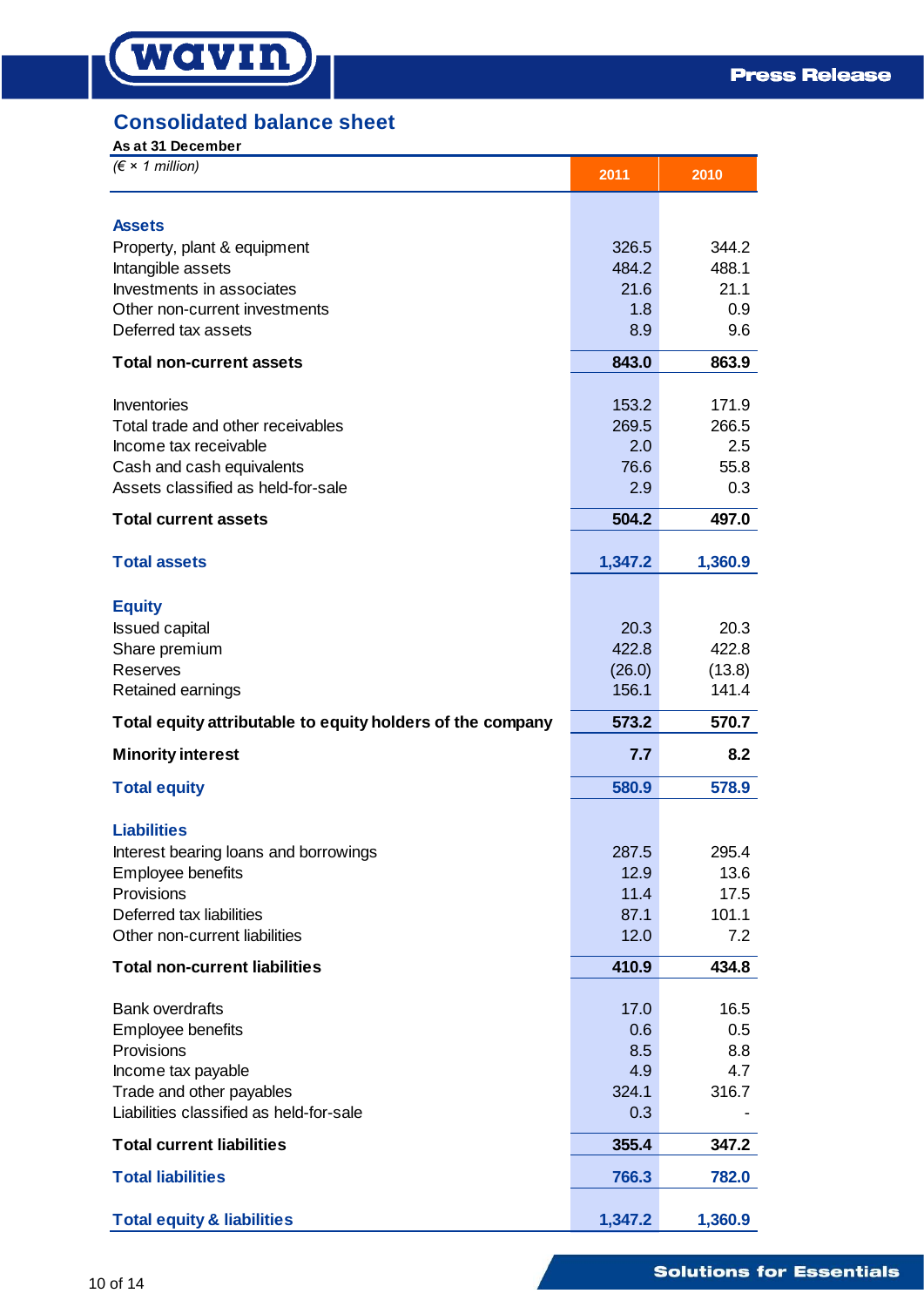# **Consolidated statement of cash flows**

**For the period ending 31 December**

wavin

| $(\epsilon \times 1$ million)                                                                                                                                                                                                                                                                                                                                                  | 2011                                                             | 2010                                           |
|--------------------------------------------------------------------------------------------------------------------------------------------------------------------------------------------------------------------------------------------------------------------------------------------------------------------------------------------------------------------------------|------------------------------------------------------------------|------------------------------------------------|
| <b>Profit for the period</b>                                                                                                                                                                                                                                                                                                                                                   | 18.0                                                             | 7.1                                            |
| Adjustments to reconcile to cash flow from operating activities<br>Depreciation, amortisation and impairment<br>Long term incentive plan<br>Capitalised withholding tax<br>Net finance costs<br>Result on sale of property, plant and equipment and intangible fixed assets<br>Share in profit of associates<br>Result on sale of subsidiaries<br>Income tax expense (benefit) | 59.0<br>0.3<br>(4.1)<br>28.2<br>(1.9)<br>(2.4)<br>(2.1)<br>(6.2) | 60.0<br>0.2<br>34.1<br>(0.6)<br>(2.2)<br>(1.1) |
| Operating profit before changes in working capital and provisions                                                                                                                                                                                                                                                                                                              | 88.8                                                             | 97.5                                           |
| Change in other receivables and other payables<br>Change in working capital<br>Change in provisions and employee benefits                                                                                                                                                                                                                                                      | 2.5<br>11.0<br>(1.2)                                             | (6.2)<br>(33.9)<br>1.9                         |
| <b>Cash generated from operations</b>                                                                                                                                                                                                                                                                                                                                          | 101.1                                                            | 59.3                                           |
| Interest paid thirds<br>Income taxes paid                                                                                                                                                                                                                                                                                                                                      | (27.9)<br>(5.4)                                                  | (29.8)<br>(3.1)                                |
| <b>Net cash from operating activities</b>                                                                                                                                                                                                                                                                                                                                      | 67.8                                                             | 26.4                                           |
| Investments in property, plant & equipment paid<br>Investments in intangible assets paid<br>Proceeds from sold property, plant and equipment and intangible assets<br>Dividends received from associates<br>Proceeds from sale of subsidiaries<br>Acquisition of consolidated companies, net of cash acquired                                                                  | (40.2)<br>(11.2)<br>1.3<br>2.3<br>16.9<br>(5.3)                  | (36.0)<br>(7.2)<br>5.6<br>3.1<br>0.1           |
| Net cash used in investing activities                                                                                                                                                                                                                                                                                                                                          | (36.2)                                                           | (34.4)                                         |
| Treasury shares purchased<br>Treasury shares issued<br>New / (repayment of) interest-bearing loans and borrowings<br>Use of credit facility<br>Dividends paid to shareholders of non-controlling interest                                                                                                                                                                      | (1.5)<br>0.3<br>(10.6)<br>3.4<br>(0.5)                           | (0.8)<br>0.4<br>4.1<br>(0.5)                   |
| Net cash from (used in) financing activities                                                                                                                                                                                                                                                                                                                                   | (8.9)                                                            | 3.2                                            |
| Net increase (decrease) of cash and cash equivalents                                                                                                                                                                                                                                                                                                                           | 22.7                                                             | (4.8)                                          |
| Cash and cash equivalents at 1 January<br>Effect of exchange rate fluctuations on cash held                                                                                                                                                                                                                                                                                    | 55.7<br>(1.8)                                                    | 58.6<br>1.9                                    |
| <b>Cash and cash equivalents at 31 December</b>                                                                                                                                                                                                                                                                                                                                | 76.6                                                             | 55.7                                           |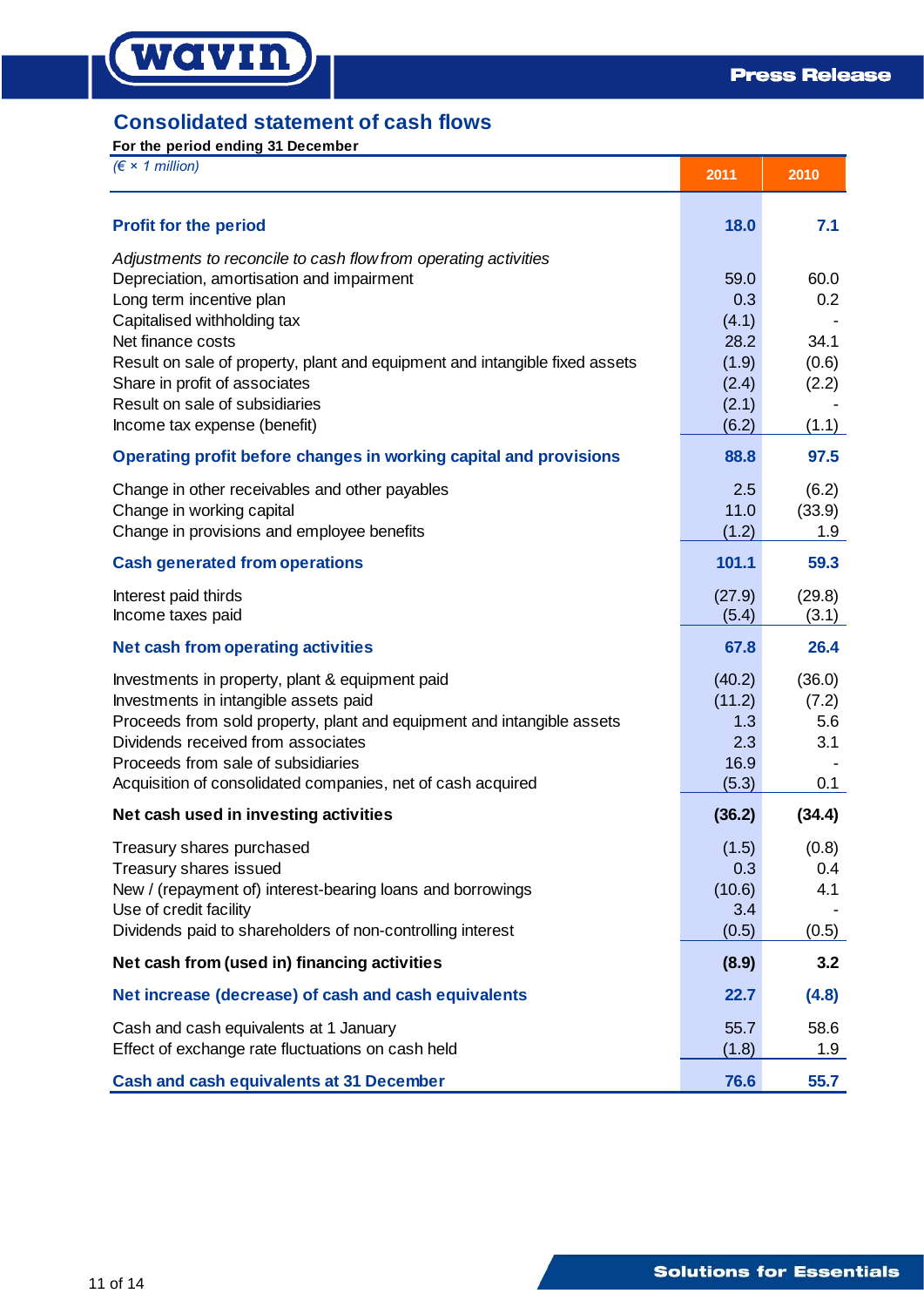# **Consolidated statement of changes in equity**

**As at 31 December**

**WAVIN** 

| $(\epsilon \times 1$ million)                          | 2011   | 2010  |
|--------------------------------------------------------|--------|-------|
|                                                        |        |       |
| <b>Balance at 1 January</b>                            | 570.7  | 551.7 |
| Net profit attributable to shareholders of the Company | 17.1   | 5.8   |
| <b>Currency differences</b>                            | (14.2) | 12.0  |
| Fair value changes financial instruments               | 0.5    | 1.5   |
| Long term incentive plan                               | 0.3    | 0.2   |
| Purchase / (issue) of treasury shares                  | (1.2)  | (0.5) |
| <b>Book value at 31 December</b>                       | 573.2  | 570.7 |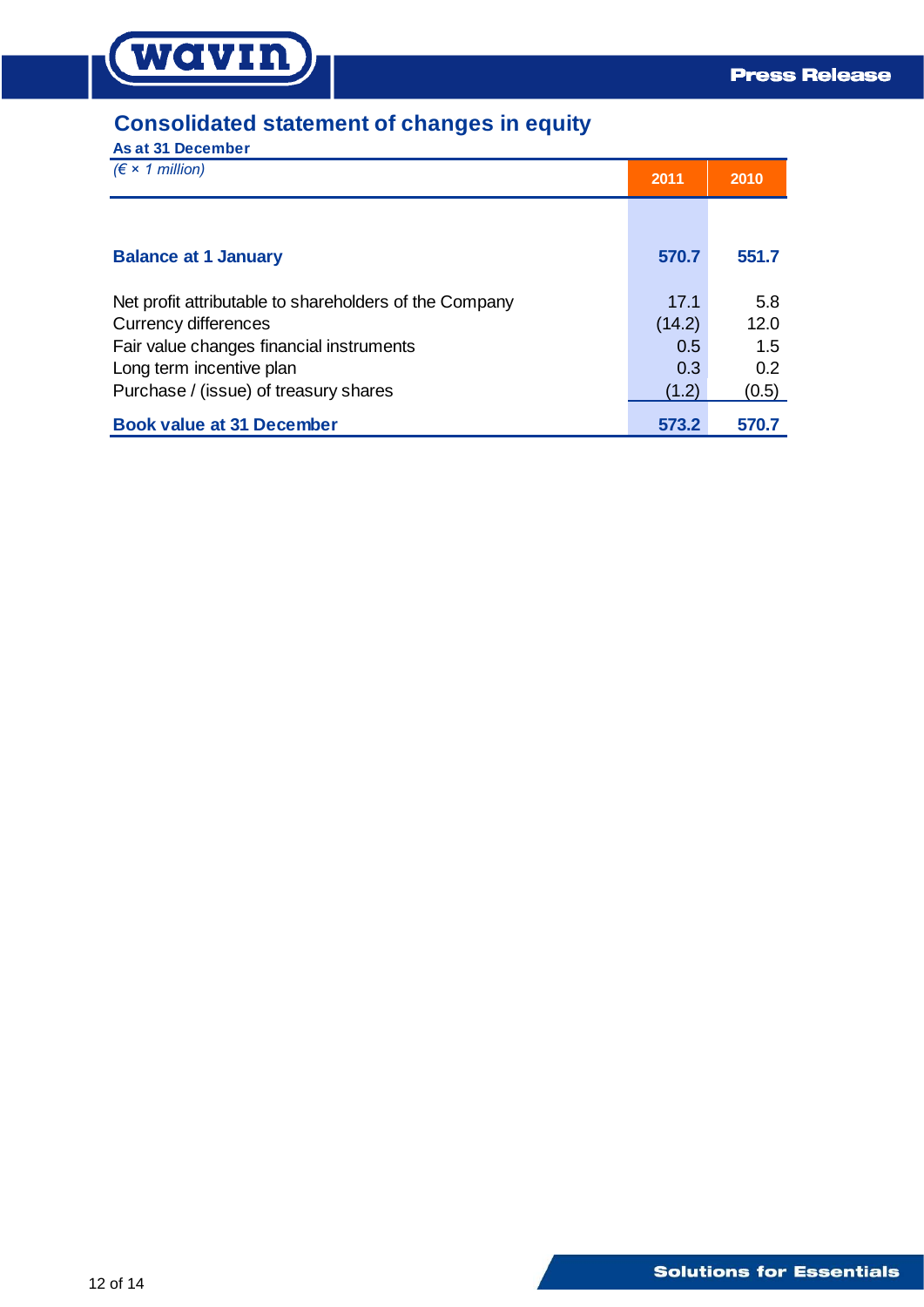# **Key figures last three years**

| $(\epsilon \times 1$ million unless otherwise stated)           | 2011    | 2010    | 2009    |
|-----------------------------------------------------------------|---------|---------|---------|
| <b>Consolidated Income Statement</b>                            |         |         |         |
| Total revenue                                                   | 1,327.1 | 1,231.3 | 1,159.6 |
| Ebitda <sup>(1)</sup>                                           | 98.0    | 104.1   | 110.4   |
| Ebitda as % of revenue                                          | 7.4%    | 8.5%    | 9.5%    |
| Result from operating activities <sup>(2)</sup>                 | 35.5    | 37.9    | 32.9    |
| Profit for the period                                           | 18.0    | 7.1     | 1.8     |
| <b>Consolidated Balance Sheet</b>                               |         |         |         |
| <b>Total equity</b>                                             | 580.9   | 578.9   | 558.6   |
| Net capital employed                                            | 821.7   | 851.4   | 820.2   |
| Net debt                                                        | 227.9   | 256.1   | 236.8   |
| Debt to equity ratio<br>$\times$ 1                              | 0.4     | 0.4     | 0.4     |
| Leverage ratio<br>$\times$ 1                                    | 2.4     | 2.3     | 2.0     |
| Interest coverage ratio<br>$\times$ 1                           | 4.2     | 3.7     | 4.0     |
| Key data per share <sup>(3)</sup>                               |         |         |         |
| Number of shares issued (year end)<br>$\times$ 1,000            | 50,782  | 50,782  | 50,782  |
| €<br>Dividend per share                                         | 0.00    | 0.00    | 0.00    |
| €<br>Earnings per share (year end)                              | 0.34    | 0.11    | 0.00    |
| €<br>Share price at year end                                    | 9.50    | 11.40   | 14.00   |
| <b>Other key ratios</b>                                         |         |         |         |
| Innovation rate<br>$\frac{0}{0}$                                | 17.4    | 14.6    | 16.0    |
| Service level<br>$\frac{0}{0}$                                  | 91.2    | 90.3    | 89.4    |
| Greenhouse gas emissions <sup>(3)</sup><br>CO <sub>2</sub> /ton | 409     | 433     | 456     |
| <b>Employees</b>                                                |         |         |         |
| Workforce<br>$\times$ 1                                         | 6,221   | 6,448   | 6,238   |
| Lost time incident frequency<br>$\times$ 1                      | 2.6     | 2.2     | 2.9     |

*(1) All references to Ebitda reflect operating result before depreciation, amortisation and non-recurring items*

*(2) All references to operating result include non-recurring items*

*(3) The comparative figures have been adjusted to reflect the effect of the reverse stock split*

*(4) Figures have been restated following a more detailed calculation*